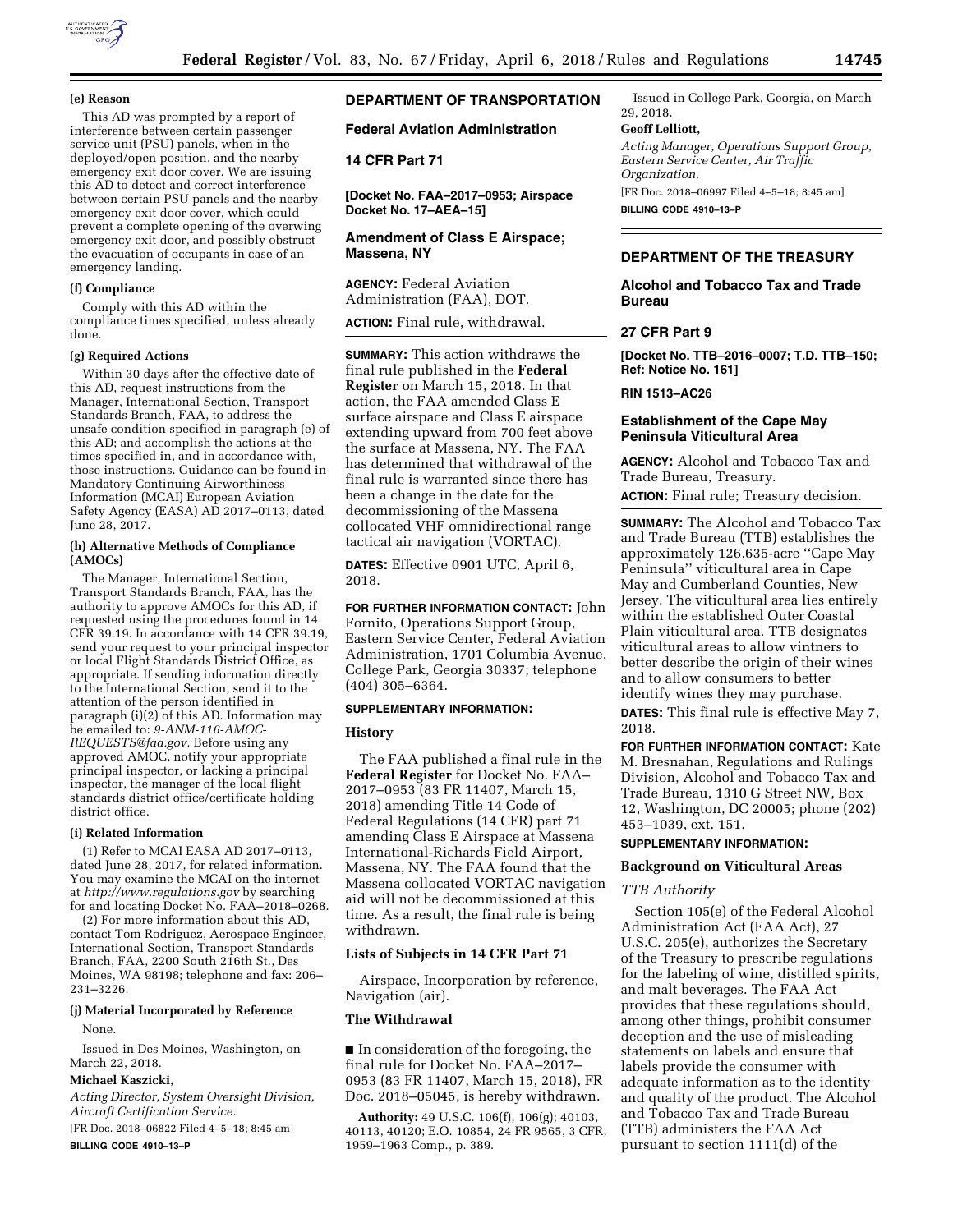Homeland Security Act of 2002, codified at 6 U.S.C. 531(d). The Secretary has delegated various authorities through Treasury Department Order 120–01, dated December 10, 2013 (superseding Treasury Order 120–01, dated January 24, 2003), to the TTB Administrator to perform the functions and duties in the administration and enforcement of these laws.

Part 4 of the TTB regulations (27 CFR part 4) authorizes the establishment of definitive viticultural areas and regulate the use of their names as appellations of origin on wine labels and in wine advertisements. Part 9 of the TTB regulations (27 CFR part 9) sets forth standards for the preparation and submission to TTB of petitions for the establishment or modification of American viticultural areas (AVAs) and lists the approved AVAs.

#### *Definition*

Section 4.25(e)(1)(i) of the TTB regulations (27 CFR 4.25(e)(1)(i)) defines a viticultural area for American wine as a delimited grape-growing region having distinguishing features, as described in part 9 of the regulations, and a name and a delineated boundary, as established in part 9 of the regulations. These designations allow vintners and consumers to attribute a given quality, reputation, or other characteristic of a wine made from grapes grown in an area to the wine's geographic origin. The establishment of AVAs allows vintners to describe more accurately the origin of their wines to consumers and helps consumers to identify wines they may purchase. Establishment of an AVA is neither an approval nor an endorsement by TTB of the wine produced in that area.

#### *Requirements*

Section 4.25(e)(2) of the TTB regulations (27 CFR 4.25(e)(2)) outlines the procedure for proposing an AVA and provides that any interested party may petition TTB to establish a grapegrowing region as an AVA. Section 9.12 of the TTB regulations (27 CFR 9.12) prescribes standards for petitions for the establishment or modification of AVAs. Petitions to establish an AVA must include the following:

• Evidence that the area within the proposed AVA boundary is nationally or locally known by the AVA name specified in the petition;

• An explanation of the basis for defining the boundary of the proposed AVA;

• A narrative description of the features of the proposed AVA affecting viticulture, such as climate, geology,

soils, physical features, and elevation, that make the proposed AVA distinctive and distinguish it from adjacent areas outside the proposed AVA boundary;

• The appropriate United States Geological Survey (USGS) map(s) showing the location of the proposed AVA, with the boundary of the proposed AVA clearly drawn thereon; and

• A detailed narrative description of the proposed AVA boundary based on USGS map markings.

### **Cape May Peninsula Petition**

TTB received a petition from Alfred Natali, owner of Natali Vineyards, LLC, on behalf of the ad hoc Cape May Wine Growers Association, proposing the establishment of the ''Cape May Peninsula'' AVA in Cape May and Cumberland Counties, New Jersey. The proposed Cape May Peninsula AVA is located entirely within the established Outer Coastal Plain AVA (27 CFR 9.207) and covers approximately 126,635 acres. There are 6 commercially-producing vineyards covering a total of approximately 115 acres distributed throughout the proposed AVA, and an additional 147 acres planned within the proposed AVA in the next few years.

The petition states that the proposed Cape May Peninsula AVA is bordered entirely by water and the New Jersey Pinelands (hereafter referred to as ''the Pinelands''). Most of the proposed AVA is surrounded by the Atlantic Ocean and coastal communities that are less suitable for viticulture due to urban development and marshy conditions to the east, the Delaware Bay to the south and west, and smaller marshes, creeks, and streams in certain areas to the north and west. The remaining area to the immediate northwest of the proposed AVA is a section of the Pinelands that acts as a large transition zone between the proposed Cape May Peninsula AVA and the rest of the Outer Coastal Plain AVA.

According to the petition, the distinguishing features of the proposed AVA are its temperature and soils, with temperature being the most important distinguishing feature. The petition included information on growing degree days (GDD) from inside and outside of the proposed AVA. The petition states that the proposed Cape May Peninsula AVA is a Winkler Region III (3,001 to 3,500 GDDs), and the area northwest of the proposed AVA is a Winkler Region IV (3,501 to 4,000 GDDs). The petition also notes that the proposed AVA and its surrounding areas differ in terms of their extreme temperatures. The petition states that the average summertime high temperature in the proposed AVA is

lower than that of the area to its northwest. The average wintertime low temperatures in the proposed AVA are higher than the wintertime low temperatures northwest of the proposed AVA. Another indicator of the climate difference between the proposed AVA and the area to its northwest is the number of frost-free days. The petition provides data showing that the proposed AVA has more frost-free days, and thus a longer growing season, than the area northwest of the proposed AVA.

With regard to the soils, according to the petition, well-drained soils within the proposed AVA include Downer, Evesboro, Sassafras, Fort Mott, Hooksan, Swainton, and Aura. All of these soils are present in the proposed AVA and in the surrounding areas; however, the surrounding areas also contain additional soils not found in the proposed AVA, including Hammonton, Waterford, Galetown, and Metapeake.

## **Notice of Proposed Rulemaking and Comments Received**

TTB published Notice No. 161 in the **Federal Register** on September 8, 2016 (81 FR 62047), proposing to establish the Cape May Peninsula AVA. In the notice, TTB summarized the evidence from the petition regarding the name, boundary, and distinguishing features for the proposed AVA. The notice also compared the distinguishing features of the proposed AVA to the surrounding areas. For a detailed description of the evidence relating to the name, boundary, and distinguishing features of the proposed AVA, and for a detailed comparison of the distinguishing features of the proposed AVA to the surrounding areas, see Notice No. 161.

In Notice No. 161, TTB solicited comments on the accuracy of the name, boundary, and other required information submitted in support of the petition. In addition, given the proposed Cape May Peninsula AVA's location within the existing Outer Coastal Plain AVA, TTB solicited comments on whether the evidence submitted in the petition regarding the distinguishing features of the proposed AVA sufficiently differentiates it from the existing Outer Coastal Plain AVA. Finally, TTB requested comments on whether the geographic features of the proposed AVA are so distinguishable from the surrounding Outer Coastal Plain AVA that the proposed Cape May Peninsula AVA should no longer be part of the established AVA. The comment period closed November 7, 2016.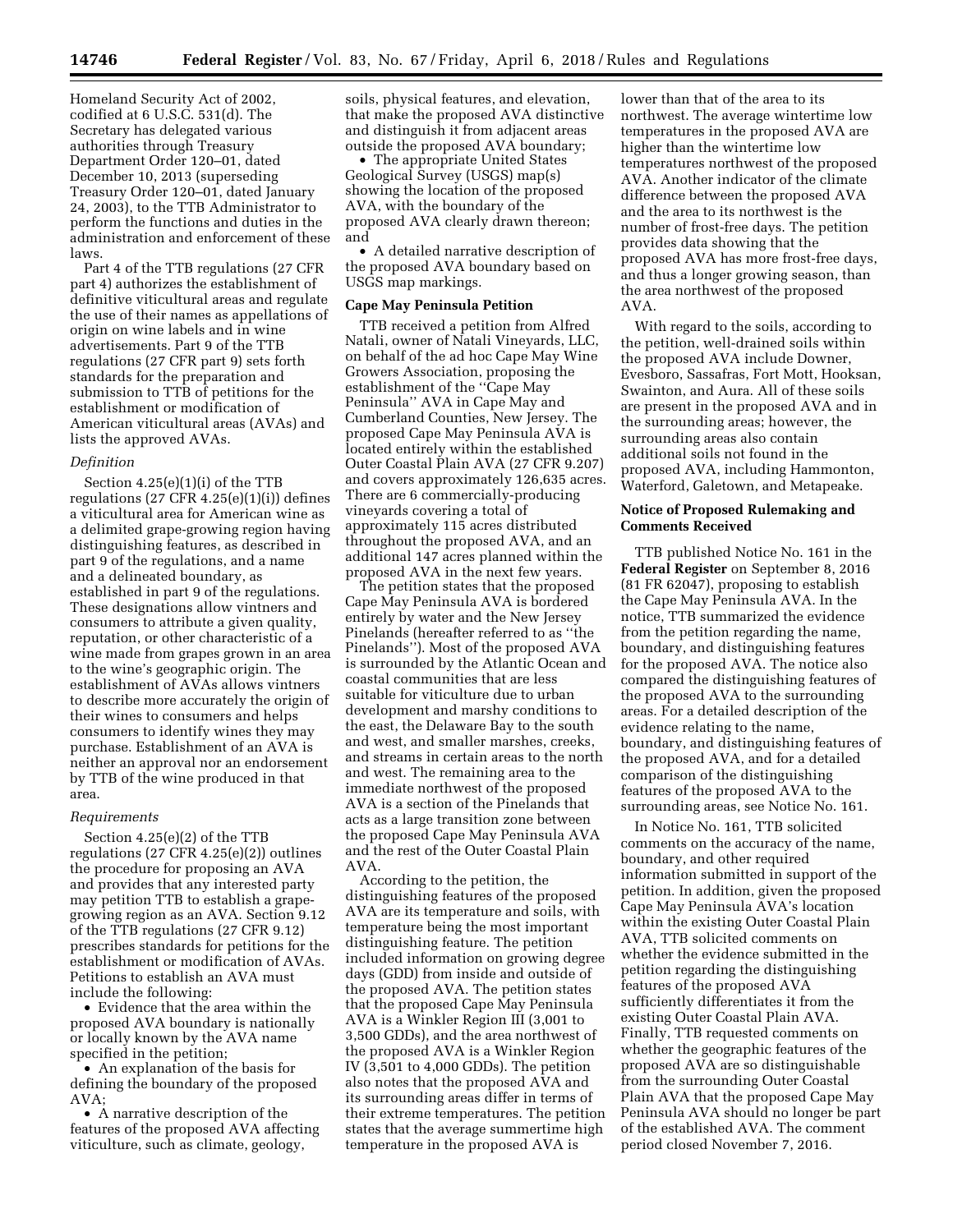#### *Comment Received*

In response to Notice No. 161, TTB received one comment. Jim Quarella, President, Board of Directors, Outer Coastal Plain Vineyard Association (OCPVA) submitted the comment on behalf of the OCPVA. The OCPVA comment supported the establishment of the Cape May Peninsula AVA, noting that, as stated in the petition for the Cape May Peninsula AVA, climate is the main distinguishing feature of the proposed AVA. According to OCPVA, this is largely the result of the maritime effects of the Atlantic Ocean and Delaware Bay. Specifically, the comment states that, while the Outer Coastal Plain AVA benefits from the effects of these bodies of water in moderating temperature, these largely beneficial effects are even greater in the proposed Cape May Peninsula AVA, as it is closer to both bodies of water than the rest of the Outer Coastal Plain AVA.

While the OCPVA comment was submitted in support, it did identify several statements in the Cape May Peninsula AVA petition regarding the climate and soil of the Outer Coastal Plain that the OCPVA believes are inaccurate. TTB notes that the OCPVA comment did not recommend any changes to the proposed Cape May Peninsula boundary, nor did it suggest that the proposed AVA is so distinct that it should no longer be a part of the established AVA.

The OCPVA comment is summarized as follows:

# *Crop-Growing in the New Jersey Pinelands*

According to the OCPVA comment, the Cape May Peninsula AVA petition incorrectly states that acid-loving blueberries and cranberries are the only serious commercial crops in the Pinelands due to the acidity of the soils. The OCPVA comment states that more than a dozen vineyards in the Pinelands produce wine grapes commercially within the Outer Coastal Plain AVA. The OCPVA also points out that the proposed Cape May Peninsula AVA contains areas unsuitable for growing wine grapes, such as the cranberry bogs along the northwestern edge of the proposed AVA.

TTB recognizes that there are regions of the Pinelands where the soils are less acidic, more fertile, and more suitable for viticulture. In fact, the proposed Cape May Peninsula AVA petition notes that the soils within the Pinelands generally become more fertile and less acidic as one moves from east to west through the region. TTB believes that soil acidity is still a relevant means of

drawing a general distinction between the proposed AVA and the Pinelands region of the Outer Coastal Plain AVA.

*Vitis Vinifera in the Outer Coastal Plain AVA* 

According to the OCPVA comment, the Cape May Peninsula AVA petition is incorrect in stating that, while 90 percent of the grapes grown in the proposed AVA are *Vitis vinifera,* hybrid and native grapes are grown in the rest of the Outer Coastal Plain AVA. The OCPVA comment states that some vineyards in the Outer Coastal Plain AVA, but outside of the proposed AVA, produce *Vitis vinifera,* and that all vineyards within the Outer Coastal Plain AVA could produce 100 percent *Vitis vinifera* if they chose to do so. The OCPVA comment added that a more accurate statement would be that ''there may be some specific varieties of [*Vitis*] *vinifera* that the [proposed AVA] may be able to grow more sustainably than other regions of the Outer Coastal Plain.''

TTB does not disagree with the commenter's point that the Outer Coastal Plain AVA vineyard owners may be planting hybrid and native grape varietals rather than *Vitis vinifera* as a matter of choice. TTB also agrees that some specific varietals of grapes may be more suitable for growing in the proposed AVA than in other regions of the Outer Coastal Plain AVA. However, TTB notes that it appears that vineyard owners within the proposed AVA are making different planting choices than vineyard owners in other regions of the Outer Coastal Plain AVA, and that the different growing conditions in the proposed AVA are likely influencing those choices. These points do not undermine the basis for the proposed boundaries of the Cape May Peninsula AVA.

#### *Temperature*

With respect to the Cape May Peninsula petition's climate discussion, the OCVPA comment first questions the petition's reliance on climate data from a single location in the town of Millville to represent the entirety of the Outer Coastal Plain AVA that is outside of the proposed AVA. Noting that the Winkler climate region system was designed for use in California, the comment also asserts that the petition's use of Winkler regions to describe the climate of grapegrowing regions in New Jersey is not as useful as using growing degree days (GDDs) or average growing season temperatures. The comment then generally asserts that the climates of both the proposed AVA and the remainder of the Outer Coastal Plain

AVA are not as uniform as the petition claims. Specifically, the OCVPA comment states that portions of the proposed Cape May Peninsula AVA and portions of the Outer Coastal Plain AVA outside the proposed AVA are in the same Winkler region, have similar growing season lengths as determined by the number of frost-free days, and have similarly high extreme low temperatures.

While TTB recognizes that information from a single location cannot be understood to represent all of the area of an AVA, TTB also believes that data from regions in close proximity to proposed AVA borders can be informative. The town of Millville is located within the Outer Coastal Plain AVA just outside the boundary of the proposed Cape May Peninsula AVA. TTB believes that using climate data from Millville is appropriate to distinguish the proposed Cape May Peninsula AVA from the region of the Outer Coastal Plain that is immediately outside the proposed AVA's boundaries. TTB also notes that although the Winkler regions system was created for use in California,<sup>1</sup> the system is based on GDDs and is a useful method for comparing the general climates of grapegrowing regions.2 Furthermore, TTB notes that in addition to the Winkler region data, the proposed Cape May Peninsula AVA petition included GDD and average summer temperature data for both the proposed AVA and the portion of the Outer Coastal Plain AVA outside the proposed AVA.

While TTB notes it is not inconsistent with the requirements of part 9 of its regulations for an AVA to have some variations in its climate, the data provided in the OCPVA comment does suggest that the climate in the remainder of the Outer Coastal Plain AVA may not be as uniformly cooler than portions within the proposed AVA as the petition claimed. However, TTB believes that the data in the petition and in the OCPVA comment demonstrate that the proposed Cape May Peninsula AVA has a climate that is moderated by its proximity to large bodies of water to a greater extent than the overall Outer Coastal Plain AVA and is thus distinguishable from the overall climate of the Outer Coastal Plain AVA.

## *Soils*

The OCPVA comment raises issues with the petition's description of the soils in the proposed Cape May

<sup>1</sup>A.J. Winkler et al., General Viticulture 60–71 (2nd. Ed. 1974).

<sup>2</sup>A.J. Winkler et al., General Viticulture 60–61 (2nd. Ed. 1974).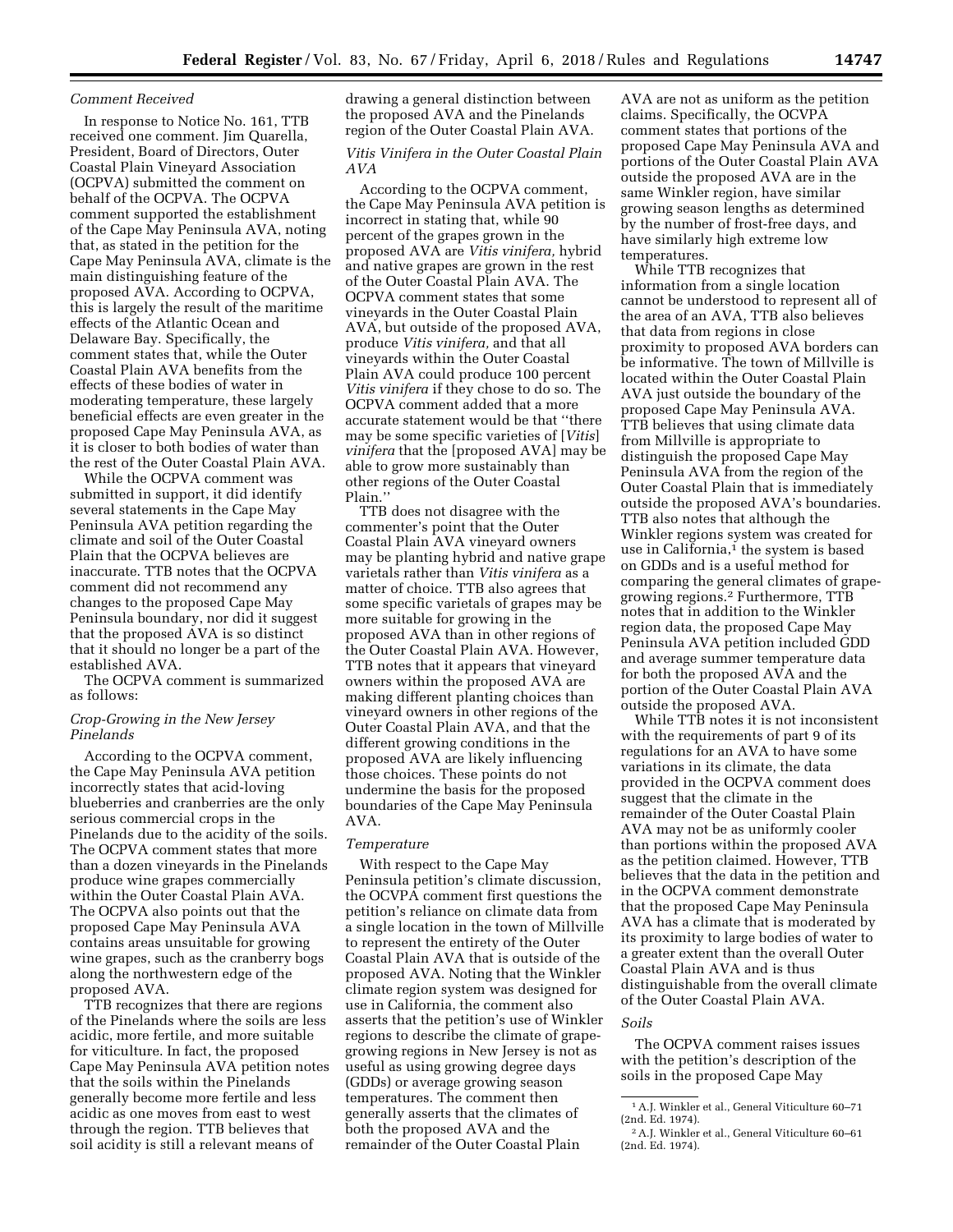Peninsula AVA and the Outer Coastal Plain AVA. The comment states that the proposed Cape May Peninsula AVA and the rest of the Outer Coastal Plain AVA both have areas of loamy sand and sandy loam soils and, in some places, even share some of the same soil types, including Sassafras sandy loam. The comment adds that the difference between loamy sands and sandy loams does not mean that one soil type is welldrained and the other is not. Finally, the OCPVA notes that over two-thirds of the area within the Outer Coastal Plain AVA has been identified by a Rutgers University study as moderately suitable or most suitable for grape growing based on soil drainage and arable soil.

TTB notes that while the Outer Coastal Plain AVA and the proposed Cape May Peninsula AVA may contain similar soils in places, the petition for the proposed AVA also states that the Outer Coastal Plain AVA contains soils not found in the proposed AVA. Therefore, TTB believes that soils sufficiently distinguish the proposed AVA from the remainder of the Outer Coastal Plain AVA.

### **TTB Determination**

After careful review of the petition and the comment received in response to Notice No. 161, TTB finds that the evidence provided by the petitioner supports the establishment of the Cape May Peninsula AVA. Accordingly, under the authority of the FAA Act, section 1111(d) of the Homeland Security Act of 2002, and parts 4 and 9 of the TTB regulations, TTB establishes the ''Cape May Peninsula'' AVA in Cape May and Cumberland counties, New Jersey, effective 30 days from the publication date of this document.

TTB has also determined that the Cape May Peninsula AVA will remain part of the established Outer Coastal Plain AVA. As discussed in Notice No. 161, the surface layers of the Cape May Peninsula AVA and Outer Coastal Plain AVA are composed of sand, gravel, claybased silt, and peat. Additionally, both the Outer Coastal Plain AVA and the Cape May Peninsula AVA have low elevations, soils with low amounts of fine silt, and longer growing seasons than the region of the State that is outside the Outer Coastal Plain AVA. However, due to its smaller size, the Cape May Peninsula AVA generally has less variability in soil types and climate than the larger AVA. The climate of the Cape May Peninsula AVA also benefits from being located in closer proximity to the Atlantic Ocean and the Delaware Bay than the remainder of the Outer Coastal Plain AVA. Specifically, the Cape May Peninsula AVA generally has

higher growing degree day totals, a smaller range of frost-free days, and extreme high and low temperatures that are higher than the extreme temperatures of the Outer Coastal Plain AVA. While the distinguishing features of the proposed AVA and the Outer Coastal Plain AVA differ somewhat due to the marine influence of the Atlantic Ocean and the Delaware Bay, the two AVAs are still similar enough that the Cape May Peninsula AVA should remain within the Outer Coastal Plain AVA.

The establishment of the Cape May Peninsula AVA within the Outer Coastal Plain AVA is not an endorsement from TTB of the Cape May Peninsula AVA, nor is it an endorsement of the quality of the grapes or wine from the Cape May Peninsula AVA. TTB establishes AVAs within AVAs to show that the grapegrowing conditions within larger AVAs can vary due to sometimes slight differences in temperature, precipitation, marine influence, soils, or other distinguishing features. The establishment of an AVA within a larger AVA allows vintners to better describe the origin of their wines and to allow consumers to better identify wines they may purchase.

#### **Boundary Description**

See the narrative description of the boundary of the Cape May Peninsula AVA in the regulatory text published at the end of this final rule.

#### **Maps**

The petitioner provided the required maps, and they are listed below in the regulatory text.

## **Impact on Current Wine Labels**

Part 4 of the TTB regulations prohibits any label reference on a wine that indicates or implies an origin other than the wine's true place of origin. For a wine to be labeled with an AVA name or with a brand name that includes an AVA name, at least 85 percent of the wine must be derived from grapes grown within the area represented by that name, and the wine must meet the other conditions listed in 27 CFR 4.25(e)(3). If the wine is not eligible for labeling with an AVA name and that name appears in the brand name, then the label is not in compliance and the bottler must change the brand name and obtain approval of a new label. Similarly, if the AVA name appears in another reference on the label in a misleading manner, the bottler would have to obtain approval of a new label. Different rules apply if a wine has a brand name containing an AVA name that was used as a brand name on a

label approved before July 7, 1986. See 27 CFR 4.39(i)(2) for details.

With the establishment of this AVA, its name, ''Cape May Peninsula,'' will be recognized as a name of viticultural significance under § 4.39(i)(3) of the TTB regulations (27 CFR 4.39(i)(3)). The text of the regulation clarifies this point. Consequently, wine bottlers using the name ''Cape May Peninsula'' in a brand name, including a trademark, or in another label reference as to the origin of the wine, will have to ensure that the product is eligible to use the AVA name as an appellation of origin. TTB is not designating ''Cape May,'' standing alone, as a term of viticultural significance due to the current use of ''Cape May,'' standing alone, as a brand name on a wine label.

The establishment of the Cape May Peninsula AVA will not affect any existing AVA, and any bottlers using ''Outer Coastal Plain'' as an appellation of origin or in a brand name for wines made from grapes grown within the Outer Coastal Plain AVA will not be affected by the establishment of this new AVA. The establishment of the Cape May Peninsula AVA will allow vintners to use ''Cape May Peninsula'' and ''Outer Coastal Plain'' as appellations of origin for wines made primarily from grapes grown within the Cape May Peninsula AVA if the wines meet the eligibility requirements for the appellation.

# **Regulatory Flexibility Act**

TTB certifies that this regulation will not have a significant economic impact on a substantial number of small entities. The regulation imposes no new reporting, recordkeeping, or other administrative requirement. Any benefit derived from the use of an AVA name would be the result of a proprietor's efforts and consumer acceptance of wines from that area. Therefore, no regulatory flexibility analysis is required.

# **Executive Order 12866**

It has been determined that this final rule is not a significant regulatory action as defined by Executive Order 12866 of September 30, 1993. Therefore, no regulatory assessment is required.

#### **Drafting Information**

Kate M. Bresnahan of the Regulations and Rulings Division drafted this final rule.

## **List of Subjects in 27 CFR Part 9**

Wine.